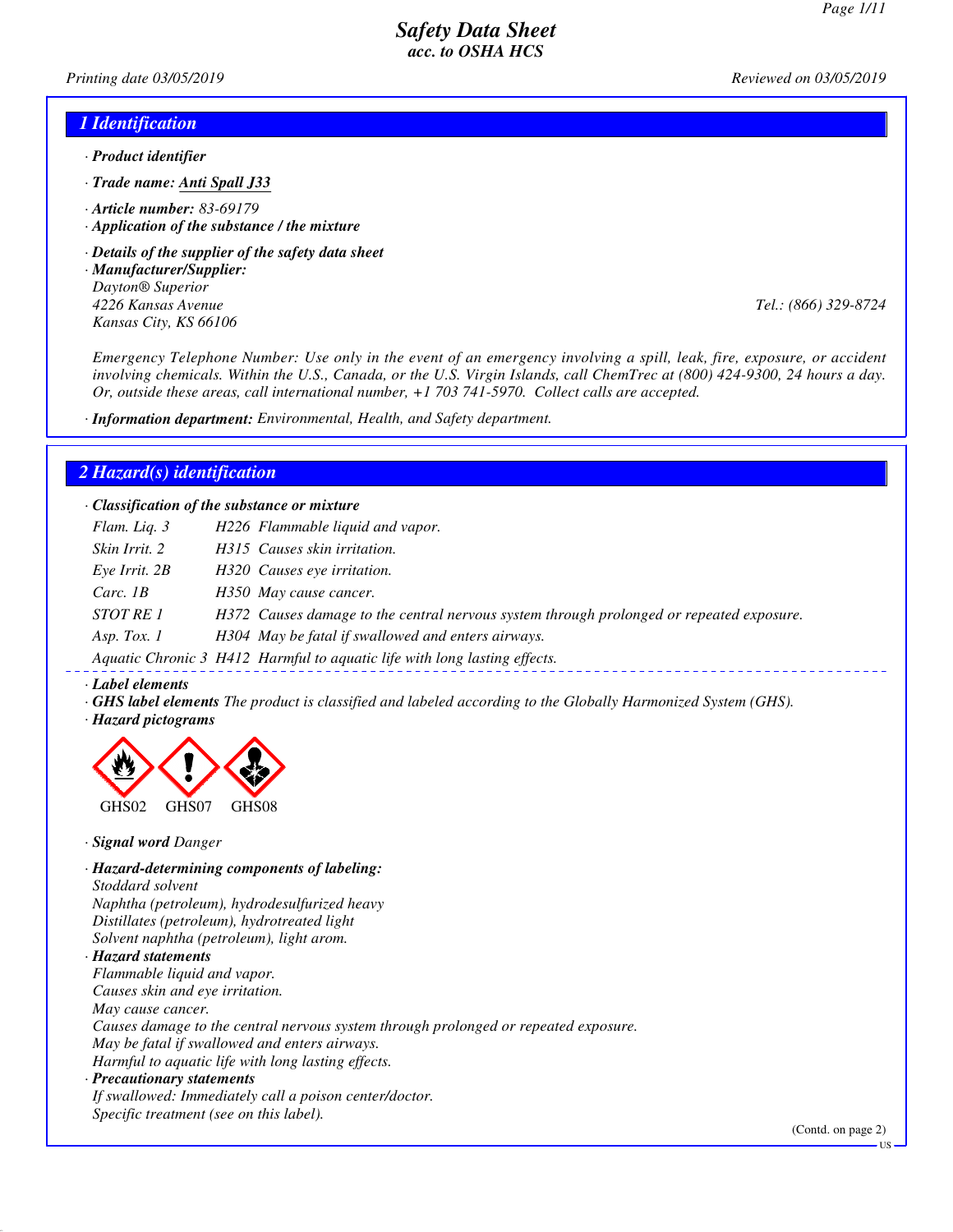(Contd. of page 1)

## *Safety Data Sheet acc. to OSHA HCS*

*Printing date 03/05/2019 Reviewed on 03/05/2019*

#### *Trade name: Anti Spall J33*

*Do NOT induce vomiting.*

*If on skin (or hair): Take off immediately all contaminated clothing. Rinse skin with water/shower. If in eyes: Rinse cautiously with water for several minutes. Remove contact lenses, if present and easy to do. Continue rinsing. Take off contaminated clothing and wash it before reuse. Store locked up.*

*Dispose of contents/container in accordance with local/regional/national/international regulations.*

#### *· Classification system:*

*· NFPA ratings (scale 0 - 4)*



#### *· HMIS-ratings (scale 0 - 4)*



*· Other hazards*

- *· Results of PBT and vPvB assessment*
- *· PBT: Not applicable.*
- *· vPvB: Not applicable.*

## *3 Composition/information on ingredients*

*· Chemical characterization: Mixtures*

*· Description: Mixture of the substances listed below with nonhazardous additions.*

| · Dangerous components:                                                                    |                                                         |                     |
|--------------------------------------------------------------------------------------------|---------------------------------------------------------|---------------------|
|                                                                                            | 64742-47-8 Distillates (petroleum), hydrotreated light  | $\geq 10 - 25\%$    |
|                                                                                            | 8052-41-3 Stoddard solvent                              | $\geq 10 - 18\%$    |
|                                                                                            | 64742-82-1 Naphtha (petroleum), hydrodesulfurized heavy | $\geq 10 - 18\%$    |
|                                                                                            | 64742-95-6 Solvent naphtha (petroleum), light arom.     | $\geq 0.1 - 1.2\%$  |
|                                                                                            | 95-63-6 $1,2,4$ -trimethylbenzene                       | $≥0.25-≤1.1%$       |
|                                                                                            | $103-65-1$ propylbenzene                                | $\geq 0.25 < 0.5\%$ |
| $98-82-8$ cumene                                                                           |                                                         | $20.1 - 0.25\%$     |
| Additional informations. Fou the wouding of the listed housed physoge ushes to cootion 16. |                                                         |                     |

*· Additional information: For the wording of the listed hazard phrases refer to section 16.*

## *4 First-aid measures*

- *· Description of first aid measures*
- *· After inhalation: Supply fresh air; consult doctor in case of complaints.*

*· After skin contact:*

*Immediately wash with water and soap and rinse thoroughly.*

*If skin irritation continues, consult a doctor.*

- *· After eye contact: Rinse opened eye for several minutes under running water. Then consult a doctor.*
- *· After swallowing: Seek medical treatment.*

*· Information for doctor:*

*· Most important symptoms and effects, both acute and delayed No further relevant information available.*

(Contd. on page 3)

**HS**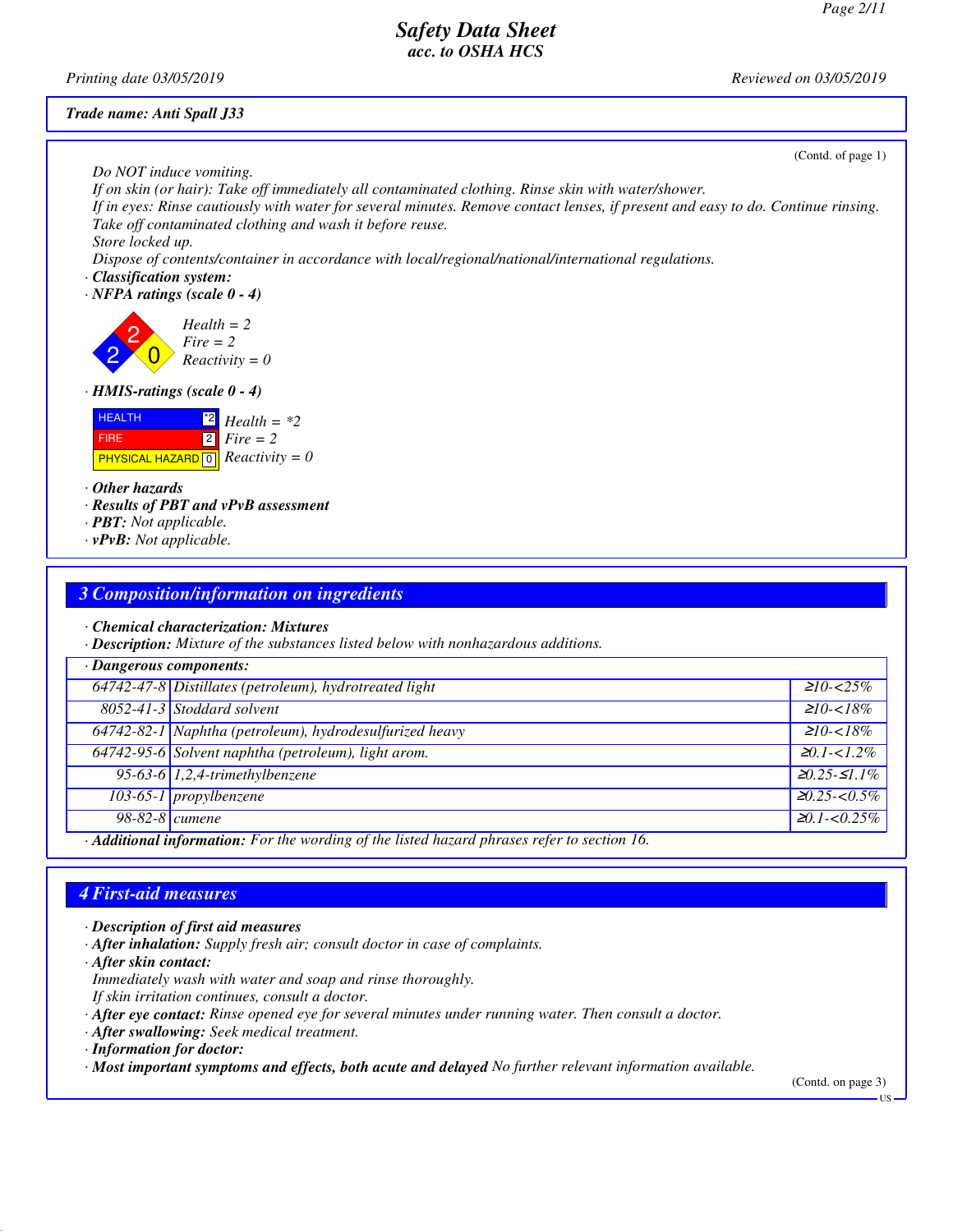*Printing date 03/05/2019 Reviewed on 03/05/2019*

*Trade name: Anti Spall J33*

(Contd. of page 2)

*· Indication of any immediate medical attention and special treatment needed No further relevant information available.*

### *5 Fire-fighting measures*

- *· Extinguishing media*
- *· Suitable extinguishing agents:*
- *CO2, sand, extinguishing powder. Do not use water.*
- *Foam*
- *· For safety reasons unsuitable extinguishing agents: Water*
- *· Special hazards arising from the substance or mixture Formation of toxic gases is possible during heating or in case of fire.*
- *· Advice for firefighters*
- *· Protective equipment:*

*Because fire may produce thermal decomposition products, wear a self-contained breathing apparatus (SCBA) with a full face piece operated in pressure-demand or positive-pressure mode.*

### *6 Accidental release measures*

- *· Personal precautions, protective equipment and emergency procedures Wear protective equipment. Keep unprotected persons away.*
- *· Environmental precautions:*

*Do not allow product to reach sewage system or any water course.*

*Inform respective authorities in case of seepage into water course or sewage system.*

- *· Methods and material for containment and cleaning up: Absorb with liquid-binding material (sand, diatomite, acid binders, universal binders, sawdust). Dispose contaminated material as waste according to item 13. Ensure adequate ventilation. Do not flush with water or aqueous cleansing agents*
- *· Reference to other sections*

*See Section 7 for information on safe handling. See Section 8 for information on personal protection equipment. See Section 13 for disposal information.*

*· Protective Action Criteria for Chemicals*

| $\cdot$ PAC-1:                |                                     |                                        |
|-------------------------------|-------------------------------------|----------------------------------------|
|                               | $8052 - 41 - 3$ Stoddard solvent    | $\frac{300}{300}$ mg/m <sup>3</sup>    |
|                               | 95-63-6 $1,2,4$ -trimethylbenzene   | $140$ ppm                              |
|                               | $103-65-1$ propylbenzene            | $3.7$ ppm                              |
| $98-82-8$ cumene              |                                     | $50$ ppm                               |
| $\overline{1330-20-7}$ xylene |                                     | 130 ppm                                |
|                               | $\overline{91-20-3}$ naphthalene    | $15$ ppm                               |
|                               | $100-41-4$ ethylbenzene             | 33 ppm                                 |
| 7440-48-4 cobalt              |                                     | $\sqrt{0.18}$ mg/m <sup>3</sup>        |
|                               | $\overline{7439-96}$ -5   manganese | 3 mg/m <sup>3</sup>                    |
| $\cdot$ PAC-2:                |                                     |                                        |
|                               | 8052-41-3 Stoddard solvent          | $1,800$ mg/m <sup>3</sup>              |
|                               | 95-63-6 $1,2,4$ -trimethylbenzene   | $360$ ppm                              |
|                               | $103-65-1$ propylbenzene            | $\overline{41}$ ppm                    |
| $98-82-8$ cumene              |                                     | $300$ ppm                              |
| $1330-20-7$ xylene            |                                     | $\sqrt{920*ppm}$                       |
|                               |                                     | $\overline{(\text{Contd. on page 4})}$ |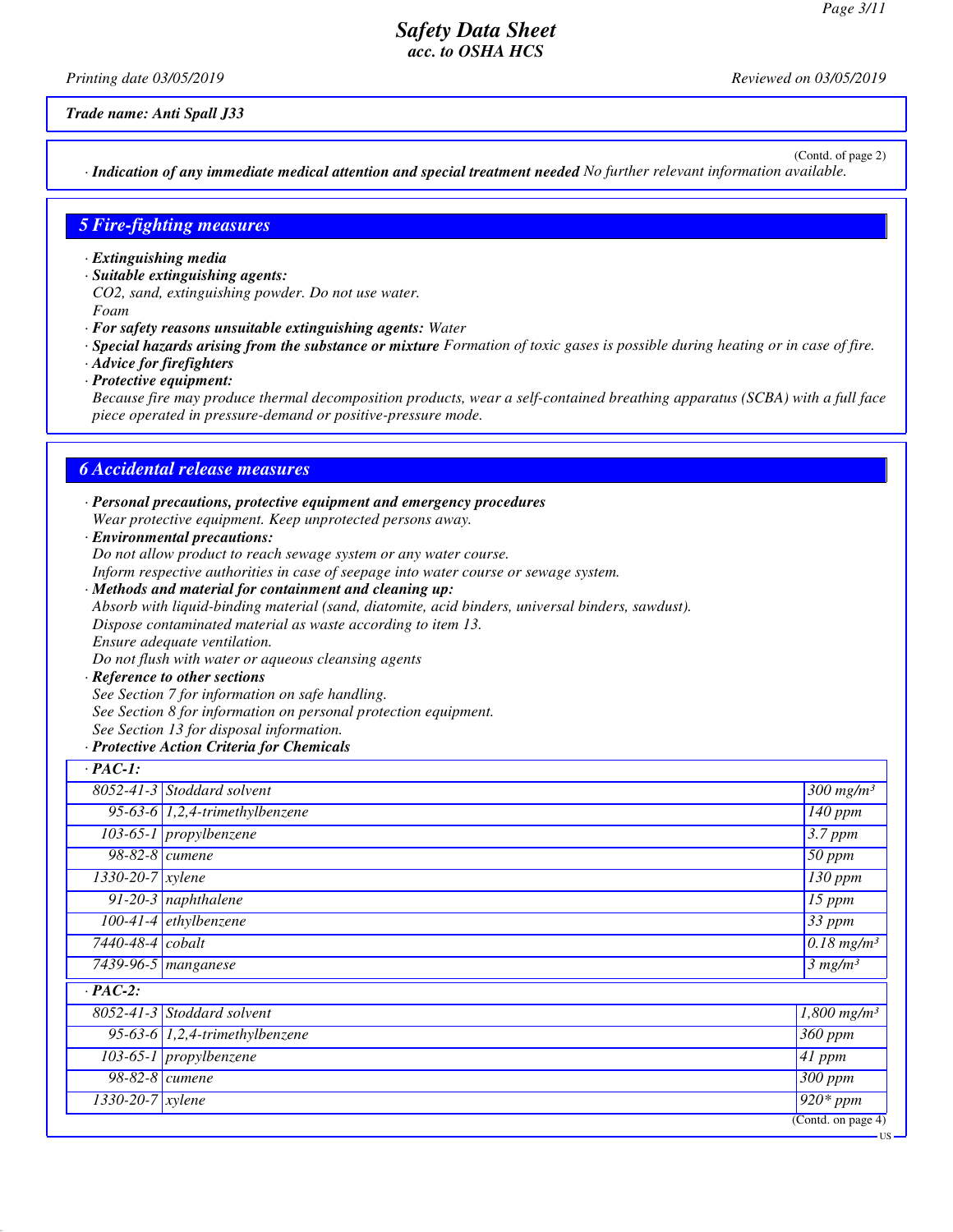*Printing date 03/05/2019 Reviewed on 03/05/2019*

*Trade name: Anti Spall J33*

|                    |                                   | (Contd. of page 3)            |
|--------------------|-----------------------------------|-------------------------------|
|                    | 91-20-3 naphthalene               | $83$ ppm                      |
|                    | $100-41-4$ ethylbenzene           | $\overline{1100}$ * ppm       |
| 7440-48-4 cobalt   |                                   | $\sqrt{2}$ mg/m <sup>3</sup>  |
|                    | $\overline{7439-96-5}$ manganese  | $5$ mg/m <sup>3</sup>         |
| $\cdot$ PAC-3:     |                                   |                               |
|                    | 8052-41-3 Stoddard solvent        | $29500**mg/m^3$               |
|                    | 95-63-6 $1,2,4$ -trimethylbenzene | $\sqrt{480}$ ppm              |
|                    | 103-65-1 propylbenzene            | $240$ ppm                     |
| 98-82-8 cumene     |                                   | $\sqrt{730}$ ppm              |
| $1330-20-7$ xylene |                                   | $\sqrt{2500}$ * ppm           |
|                    | $91-20-3$ naphthalene             | 500 ppm                       |
|                    | 100-41-4 ethylbenzene             | $1800*$ ppm                   |
| 7440-48-4 cobalt   |                                   | $20$ mg/m <sup>3</sup>        |
|                    | 7439-96-5 manganese               | $\sqrt{1,800 \text{ mg}}/m^3$ |

## *7 Handling and storage*

#### *· Handling:*

*· Precautions for safe handling*

*Wear appropriate personal protective clothing to prevent eye and skin contact. Avoid breathing vapors or mists of this product. Use with adequate ventilation. Do not take internally.*

- *· Information about protection against explosions and fires: Keep ignition sources away - Do not smoke. Protect against electrostatic charges. Keep respiratory protective device available.*
- *· Conditions for safe storage, including any incompatibilities*
- *· Storage:*
- *· Requirements to be met by storerooms and receptacles: No special requirements.*
- *· Information about storage in one common storage facility: Not required.*
- *· Further information about storage conditions: Keep receptacle tightly sealed.*

*· Specific end use(s) No further relevant information available.*

## *8 Exposure controls/personal protection*

- *· Additional information about design of technical systems: No further data; see item 7.*
- *· Control parameters*
- *· Components with limit values that require monitoring at the workplace:*

*The following constituents are the only constituents of the product which have a PEL, TLV or other recommended exposure limit.*

*At this time, the other constituents have no known exposure limits.*

| 8052-41-3 Stoddard solvent                                                                                              |  |  |
|-------------------------------------------------------------------------------------------------------------------------|--|--|
| $PEL$ Long-term value: 2900 mg/m <sup>3</sup> , 500 ppm                                                                 |  |  |
| REL <i>Long-term value:</i> 350 mg/m <sup>3</sup><br>Ceiling limit value: 1800* mg/m <sup>3</sup><br>$\frac{*}{5}$ -min |  |  |
| TLV Long-term value: $525$ mg/m <sup>3</sup> , 100 ppm                                                                  |  |  |

(Contd. on page 5)

US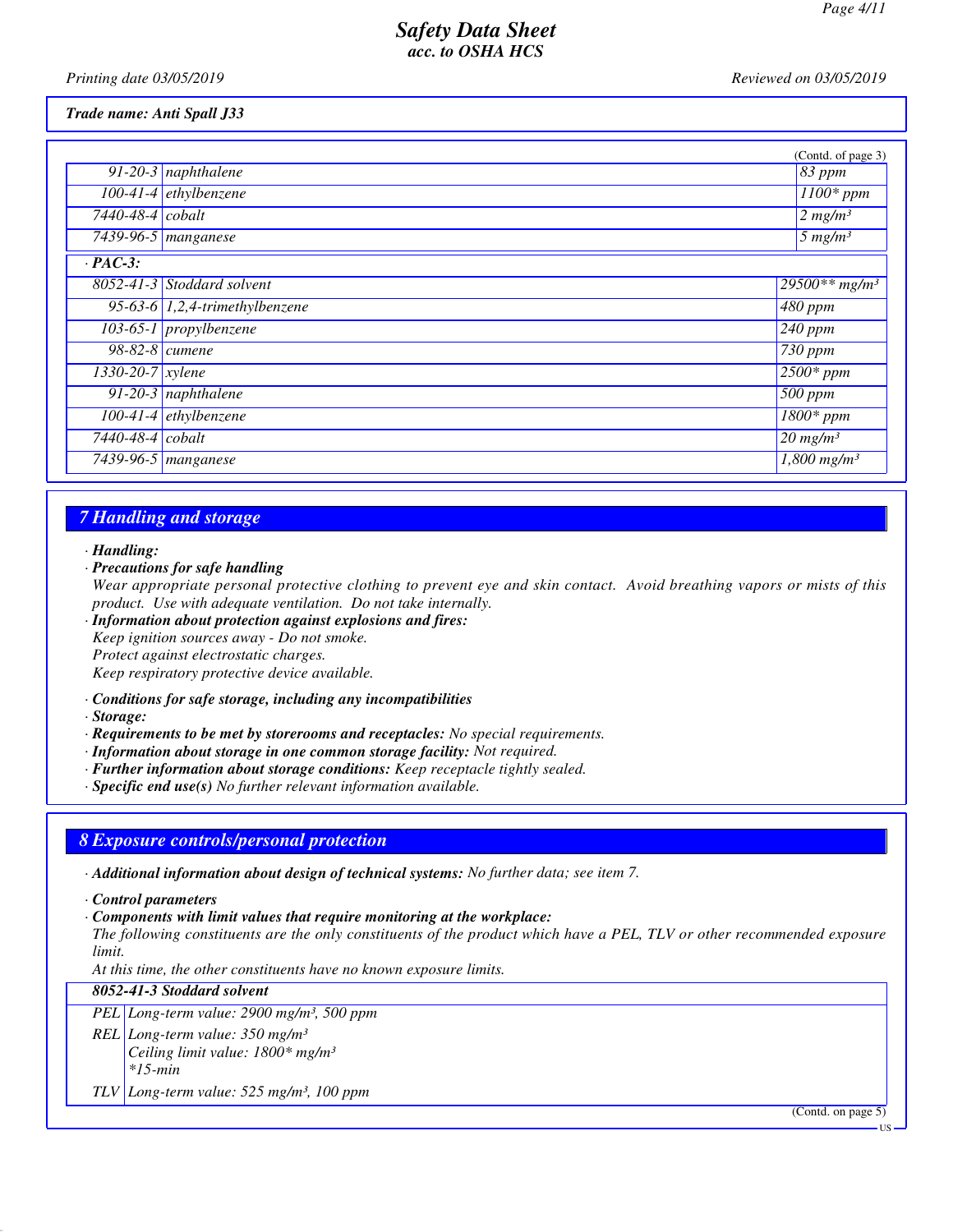*Printing date 03/05/2019 Reviewed on 03/05/2019*

*Trade name: Anti Spall J33*

| (Contd. of page 4)                                                                                                                                                                                                                                                                                                                                                                                                                                                                                                                                                                                                     |
|------------------------------------------------------------------------------------------------------------------------------------------------------------------------------------------------------------------------------------------------------------------------------------------------------------------------------------------------------------------------------------------------------------------------------------------------------------------------------------------------------------------------------------------------------------------------------------------------------------------------|
| 95-63-6 1,2,4-trimethylbenzene                                                                                                                                                                                                                                                                                                                                                                                                                                                                                                                                                                                         |
| REL Long-term value: $125$ mg/m <sup>3</sup> , $25$ ppm                                                                                                                                                                                                                                                                                                                                                                                                                                                                                                                                                                |
| $TLV$ Long-term value: 123 mg/m <sup>3</sup> , 25 ppm                                                                                                                                                                                                                                                                                                                                                                                                                                                                                                                                                                  |
| 98-82-8 cumene                                                                                                                                                                                                                                                                                                                                                                                                                                                                                                                                                                                                         |
| PEL Long-term value: 245 mg/m <sup>3</sup> , 50 ppm<br>Skin                                                                                                                                                                                                                                                                                                                                                                                                                                                                                                                                                            |
| REL Long-term value: 245 mg/m <sup>3</sup> , 50 ppm<br>Skin                                                                                                                                                                                                                                                                                                                                                                                                                                                                                                                                                            |
| TLV Long-term value: $(246)$ NIC-0.5 mg/m <sup>3</sup> , (50) NIC-0.1 ppm<br>$NIC-A3$                                                                                                                                                                                                                                                                                                                                                                                                                                                                                                                                  |
| Additional information: The lists that were valid during the creation were used as basis.                                                                                                                                                                                                                                                                                                                                                                                                                                                                                                                              |
| $\cdot$ Exposure controls<br>· Personal protective equipment:<br>· General protective and hygienic measures:<br>Keep away from foodstuffs, beverages and feed.<br>Immediately remove all soiled and contaminated clothing.<br>Wash hands before breaks and at the end of work.<br>Store protective clothing separately.<br>Avoid contact with the eyes and skin.<br>· Breathing equipment:<br>In case of brief exposure or low pollution use respiratory filter device. In case of intensive or longer exposure use respiratory<br>protective device that is independent of circulating air.<br>· Protection of hands: |
| Protective gloves                                                                                                                                                                                                                                                                                                                                                                                                                                                                                                                                                                                                      |

*The glove material has to be impermeable and resistant to the product/ the substance/ the preparation.*

*· Material of gloves*

*The selection of the suitable gloves does not only depend on the material, but also on further marks of quality and varies from manufacturer to manufacturer. As the product is a preparation of several substances, the resistance of the glove material can not be calculated in advance and has therefore to be checked prior to the application.*

*· Penetration time of glove material*

*The exact break trough time has to be found out by the manufacturer of the protective gloves and has to be observed.*

*· Eye protection: Wear appropriate eye protection to prevent eye contact.*

# *9 Physical and chemical properties*

*· Information on basic physical and chemical properties*

| <b>General Information</b> |  |
|----------------------------|--|
| $\cdot$ Appearance:        |  |
| $\boldsymbol{E}$ compared  |  |

| Form:                               | Liquid                             |
|-------------------------------------|------------------------------------|
| Color:                              | According to product specification |
| $\cdot$ Odor:                       | <i>Characteristic</i>              |
| ⋅ Odor threshold:                   | Not determined.                    |
| $\cdot$ pH-value:                   | Not determined.                    |
| $\cdot$ Change in condition         |                                    |
| <b>Melting point/Melting range:</b> | Undetermined.                      |

(Contd. on page 6)

US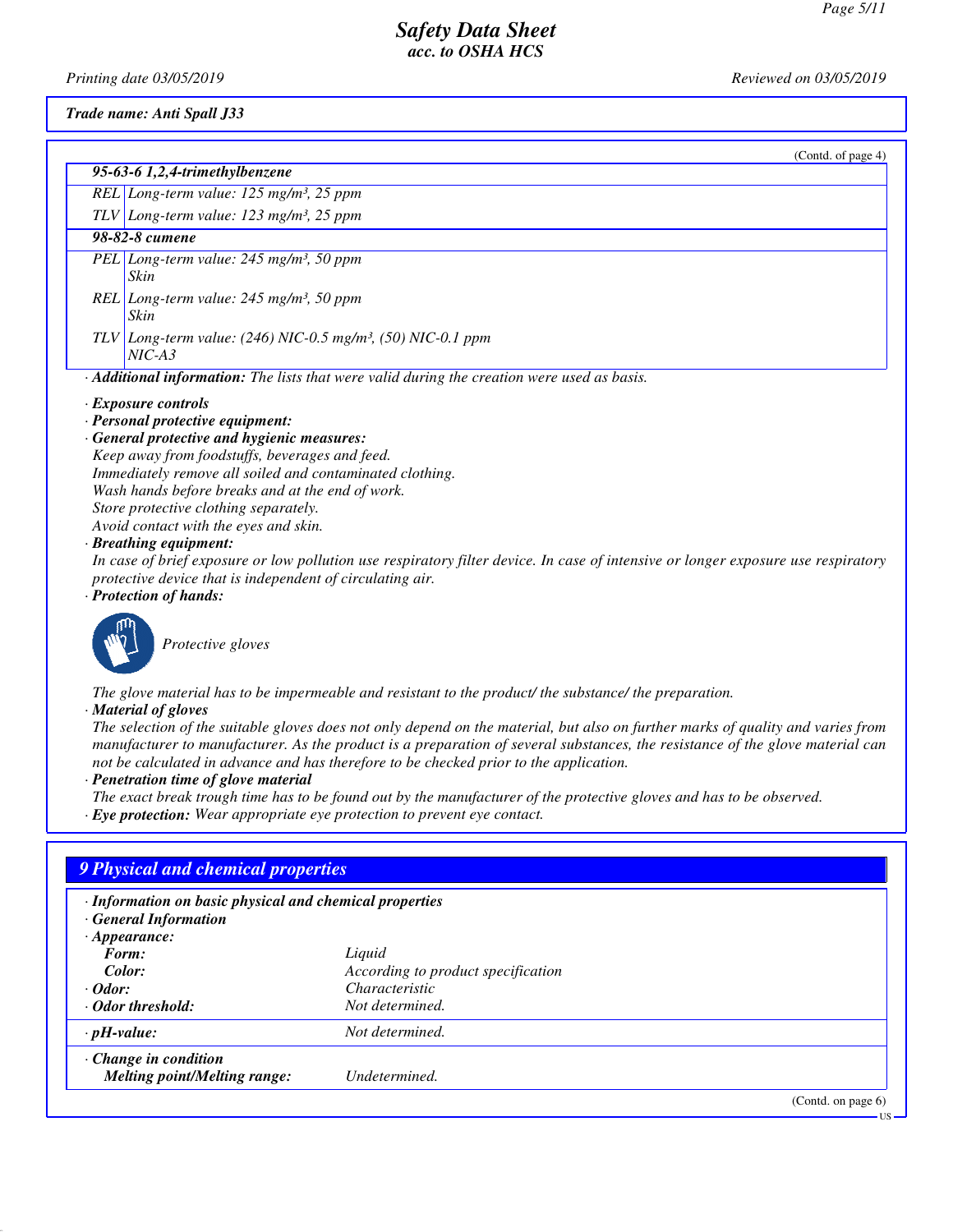*Printing date 03/05/2019 Reviewed on 03/05/2019*

*Trade name: Anti Spall J33*

| Reviewed on 05/03/2013 |  |  |
|------------------------|--|--|
|                        |  |  |

|                                                                                                        | (Contd. of page 5)                                                                                     |
|--------------------------------------------------------------------------------------------------------|--------------------------------------------------------------------------------------------------------|
| <b>Boiling point/Boiling range:</b>                                                                    | 121 °C (249.8 °F)                                                                                      |
| · Flash point:                                                                                         | 39 °C (102.2 °F)                                                                                       |
| · Flammability (solid, gaseous):                                                                       | Not applicable.                                                                                        |
| · Ignition temperature:                                                                                | 210 °C (410 °F)                                                                                        |
| · Decomposition temperature:                                                                           | Not determined.                                                                                        |
| · Auto igniting:                                                                                       | Product is not selfigniting.                                                                           |
| · Danger of explosion:                                                                                 | Product is not explosive. However, formation of explosive air/vapor mixtures are<br>possible.          |
| · Explosion limits:<br>Lower:<br><b>Upper:</b>                                                         | $0.5$ Vol $%$<br>6.5 Vol %                                                                             |
| $\cdot$ Vapor pressure at 20 °C (68 °F):                                                               | 2 hPa (1.5 mm Hg)                                                                                      |
| $\cdot$ Density at 20 °C (68 °F):<br>· Relative density<br>· Vapor density<br>$\cdot$ Evaporation rate | $0.82292$ g/cm <sup>3</sup> (6.86727 lbs/gal)<br>Not determined.<br>Not determined.<br>Not determined. |
| · Solubility in / Miscibility with<br>Water:                                                           | Not miscible or difficult to mix.                                                                      |
| · Partition coefficient (n-octanol/water): Not determined.                                             |                                                                                                        |
| · Viscosity:<br>Dynamic:<br>Kinematic:                                                                 | Not determined.<br>Not determined.                                                                     |
| · Solvent content:<br>Organic solvents:                                                                | 3.0%                                                                                                   |
| <b>Solids content:</b><br>Other information                                                            | 29.8%<br>No further relevant information available.                                                    |
| · Volatile Organic Compounds:                                                                          | Contains less than 400 g/L.                                                                            |

### *10 Stability and reactivity*

*· Reactivity No decomposition if stored and applied as directed.*

*· Chemical stability*

*· Thermal decomposition / conditions to be avoided: No decomposition if used according to specifications.*

*· Possibility of hazardous reactions No dangerous reactions known.*

*· Conditions to avoid Keep away from heat and sources of ignition.*

*· Incompatible materials: No further relevant information available.*

*· Hazardous decomposition products: No dangerous decomposition products known.*

 US (Contd. on page 7)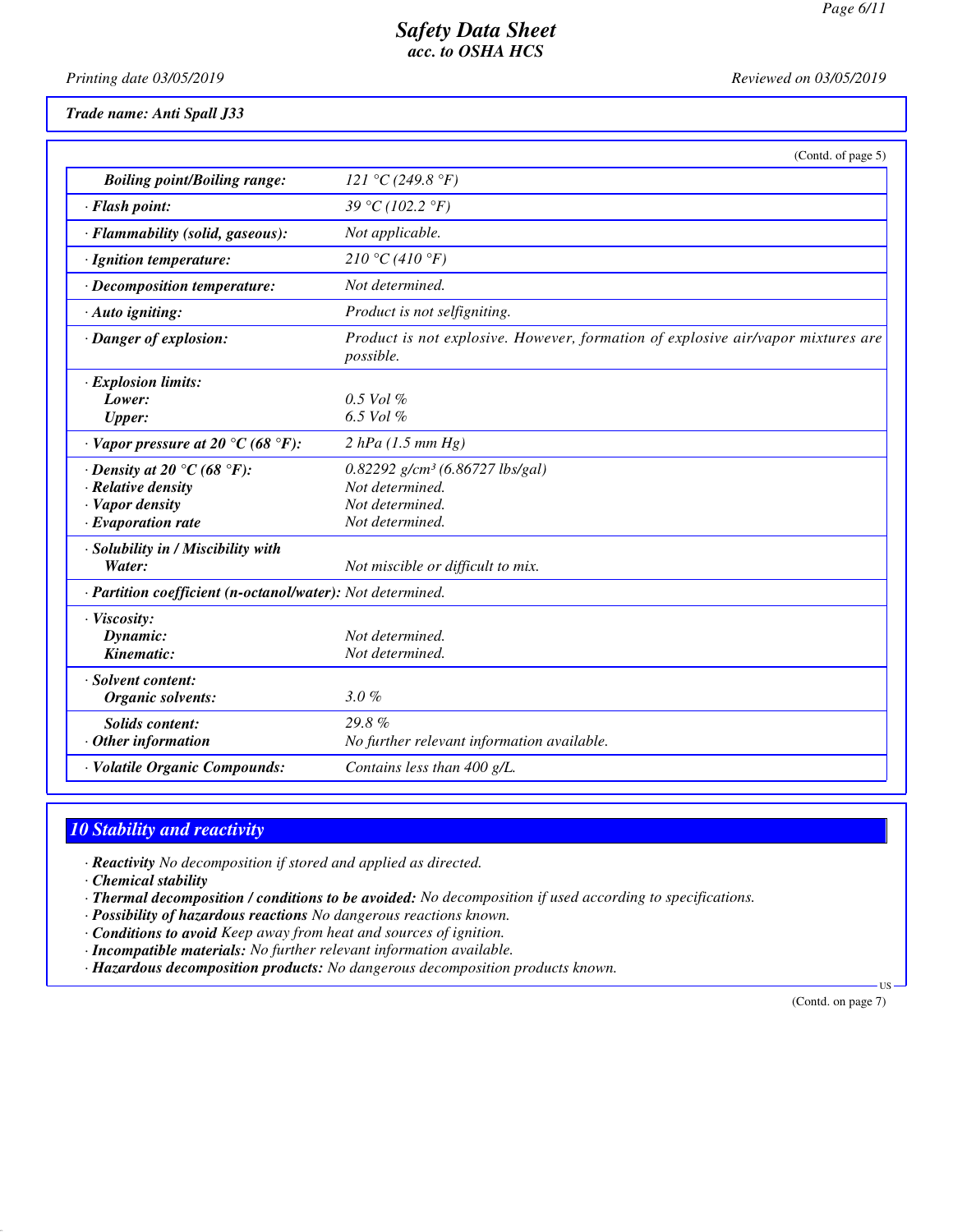*Printing date 03/05/2019 Reviewed on 03/05/2019*

*Trade name: Anti Spall J33*

(Contd. of page 6)

| <b>11 Toxicological information</b>                                      |                                    |                                                                                                                                                                                                                                                                                                                                       |                  |
|--------------------------------------------------------------------------|------------------------------------|---------------------------------------------------------------------------------------------------------------------------------------------------------------------------------------------------------------------------------------------------------------------------------------------------------------------------------------|------------------|
| $\cdot$ Acute toxicity:                                                  |                                    | · Information on toxicological effects                                                                                                                                                                                                                                                                                                |                  |
|                                                                          |                                    | · LD/LC50 values that are relevant for classification:                                                                                                                                                                                                                                                                                |                  |
|                                                                          |                                    | 64742-95-6 Solvent naphtha (petroleum), light arom.                                                                                                                                                                                                                                                                                   |                  |
| Oral                                                                     | LD50                               | $>6,800$ mg/kg (rat)                                                                                                                                                                                                                                                                                                                  |                  |
| Dermal                                                                   | LD50                               | $>3,400$ mg/kg (rab)                                                                                                                                                                                                                                                                                                                  |                  |
|                                                                          |                                    | Inhalative LC50/4 h $>10.2$ mg/l (rat)                                                                                                                                                                                                                                                                                                |                  |
| · Primary irritant effect:<br>Carcinogenic.<br>· Carcinogenic categories |                                    | . on the skin: May cause skin irritation.<br>$\cdot$ on the eye: Strong irritant with the danger of severe eye injury.<br>· Sensitization: No sensitizing effects known.<br>· Additional toxicological information:<br>The product shows the following dangers according to internally approved calculation methods for preparations: |                  |
| 98-82-8 cumene                                                           |                                    | · IARC (International Agency for Research on Cancer)                                                                                                                                                                                                                                                                                  | 2B               |
| $1330-20-7$ xylene                                                       |                                    |                                                                                                                                                                                                                                                                                                                                       | 3                |
|                                                                          | 91-20-3 naphthalene                |                                                                                                                                                                                                                                                                                                                                       | 2B               |
|                                                                          | 100-41-4 ethylbenzene              |                                                                                                                                                                                                                                                                                                                                       | 2B               |
| 7440-48-4 cobalt                                                         |                                    |                                                                                                                                                                                                                                                                                                                                       | 2B               |
|                                                                          |                                    | · NTP (National Toxicology Program)                                                                                                                                                                                                                                                                                                   |                  |
| 98-82-8 cumene                                                           |                                    |                                                                                                                                                                                                                                                                                                                                       | $\boldsymbol{R}$ |
|                                                                          | $91-20-3$ naphthalene              |                                                                                                                                                                                                                                                                                                                                       | $\overline{R}$   |
|                                                                          | $\overline{R}$<br>7440-48-4 cobalt |                                                                                                                                                                                                                                                                                                                                       |                  |
| None of the ingredients is listed.                                       |                                    | OSHA-Ca (Occupational Safety & Health Administration)                                                                                                                                                                                                                                                                                 |                  |

## *12 Ecological information*

- *· Toxicity*
- *· Aquatic toxicity: No further relevant information available.*
- *· Persistence and degradability No further relevant information available.*
- *· Behavior in environmental systems:*
- *· Bioaccumulative potential No further relevant information available.*
- *· Mobility in soil No further relevant information available.*
- *· Ecotoxical effects:*
- *· Remark: Harmful to fish*
- *· Additional ecological information:*
- *· General notes:*
- *Water hazard class 3 (Self-assessment): extremely hazardous for water*
- *Do not allow product to reach ground water, water course or sewage system, even in small quantities.*
- *Water hazard class 1 (Self-assessment): slightly hazardous for water*
- *Harmful to aquatic organisms*
- *· Results of PBT and vPvB assessment*
- *· PBT: Not applicable.*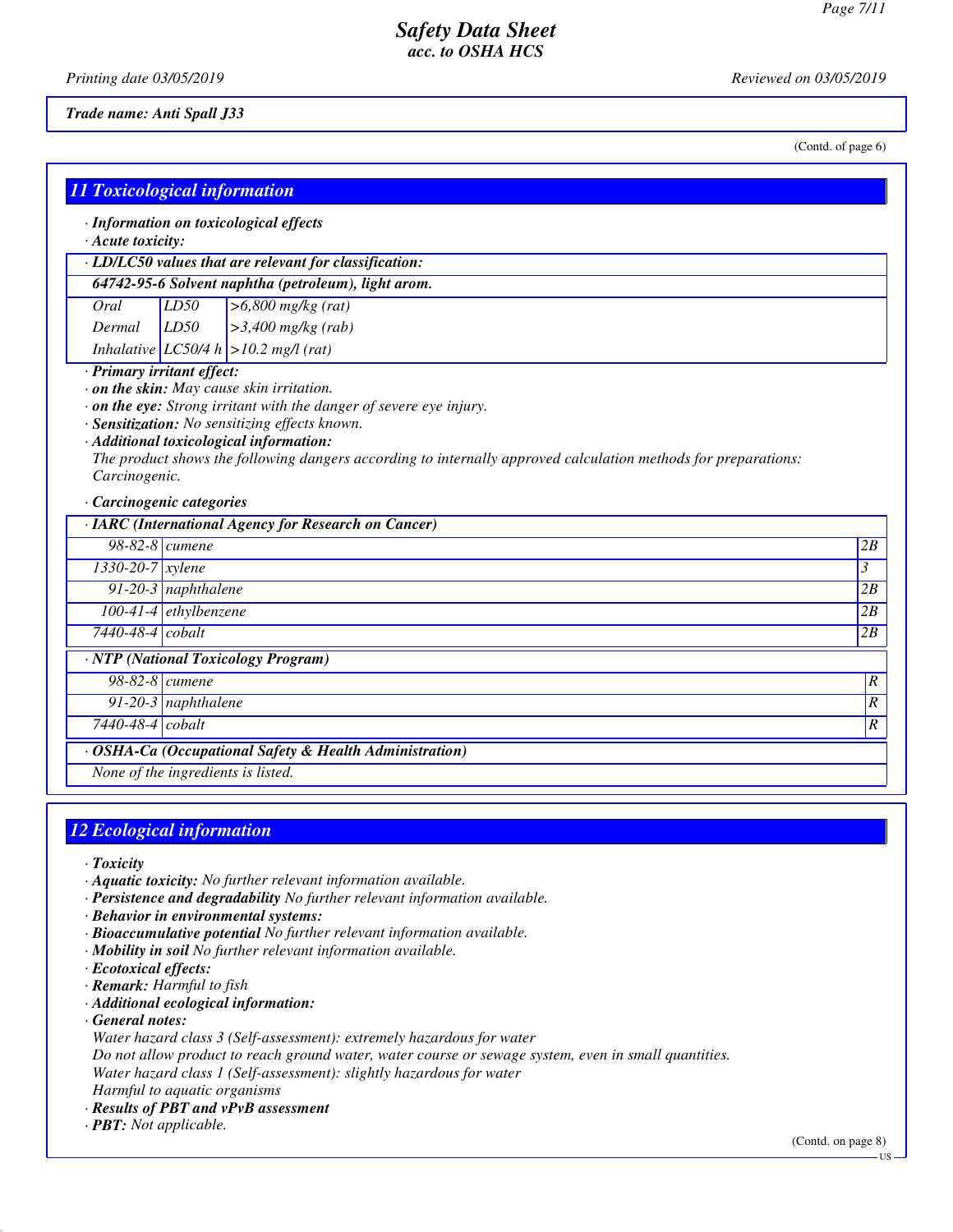(Contd. of page 7)

## *Safety Data Sheet acc. to OSHA HCS*

*Printing date 03/05/2019 Reviewed on 03/05/2019*

*Trade name: Anti Spall J33*

*· vPvB: Not applicable.*

*· Other adverse effects No further relevant information available.*

## *13 Disposal considerations*

- *· Waste treatment methods*
- *· Recommendation:*

*Must not be disposed of as normal garbage. Do not allow product to reach sewage system.*

*It is the generator's responsibility to determine if the waste meets applicable definitions of hazardous waste. State and local regulations may differ from federal disposal regulations. Dispose of waste material according to local, state, federal, and provincial environmental regulations.*

- *· Uncleaned packagings:*
- *· Recommendation: Disposal must be made according to Federal, State, and Local regulations.*

| <b>14 Transport information</b>             |                                    |
|---------------------------------------------|------------------------------------|
| $\cdot$ UN-Number<br>· DOT, ADR, IMDG, IATA | <b>UN1268</b>                      |
|                                             |                                    |
| · UN proper shipping name<br>$\cdot$ DOT    | Petroleum distillates, n.o.s.      |
| $\cdot$ ADR                                 | 1268 Petroleum distillates, n.o.s. |
| $·$ <i>IMDG, IATA</i>                       | PETROLEUM DISTILLATES, N.O.S.      |
| · Transport hazard class(es)                |                                    |
| $\cdot$ DOT                                 |                                    |
|                                             |                                    |
| · Class<br>$-Label$                         | 3 Flammable liquids<br>3           |
| · ADR, IMDG, IATA                           |                                    |
|                                             |                                    |
| · Class                                     | 3 Flammable liquids                |
| $-Label$                                    | 3                                  |
| · Packing group<br>· DOT, ADR, IMDG, IATA   | III                                |
| · Environmental hazards:                    |                                    |
| · Marine pollutant:                         | N <sub>O</sub>                     |
| · Special precautions for user              | Warning: Flammable liquids         |
| · Danger code (Kemler):                     | 30                                 |
| · EMS Number:                               | $F-E,S-E$                          |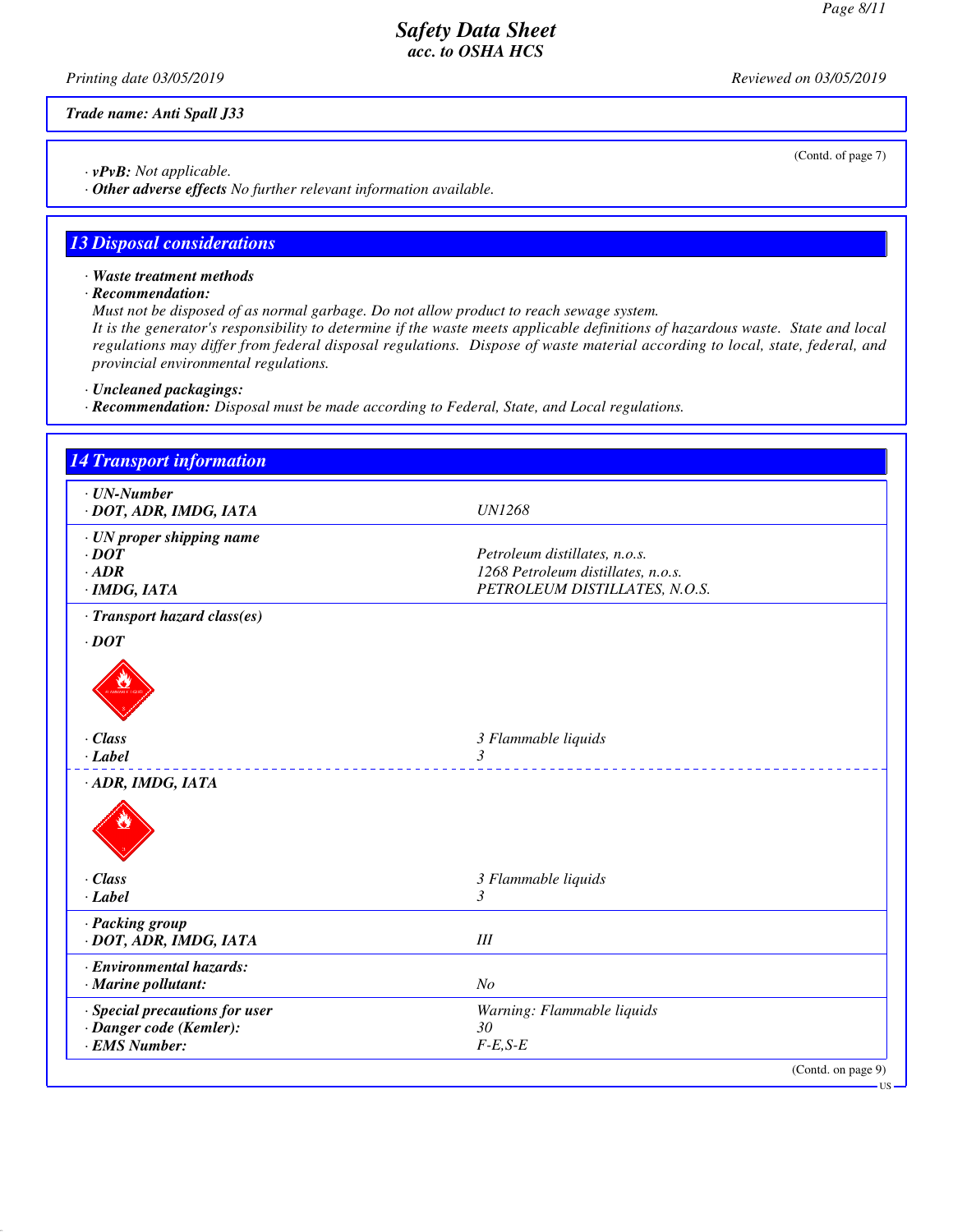*Printing date 03/05/2019 Reviewed on 03/05/2019*

*Trade name: Anti Spall J33*

|                                                                                      | (Cond. of page 8)                                                                                                                                                            |
|--------------------------------------------------------------------------------------|------------------------------------------------------------------------------------------------------------------------------------------------------------------------------|
| · Transport in bulk according to Annex II of MARPOL73/78<br>and the IBC Code         | Not applicable.                                                                                                                                                              |
| · Transport/Additional information:                                                  |                                                                                                                                                                              |
| $\cdot$ ADR<br>$\cdot$ Excepted quantities (EQ)                                      | Code: E1                                                                                                                                                                     |
| <b>· U.S. Domestic Ground Shipments:</b>                                             | Maximum net quantity per inner packaging: 30 ml<br>Maximum net quantity per outer packaging: 1000 ml<br>Combustible liquids, n.o.s. (Petroleum Distillates), NA1993, PG<br>Ш |
| <b>· U.S. Domestic Ground Non-Bulk (119 gal or less per</b><br>container) Shipments: | DOT: Not regulated (Reclassified as per 49CFR 173.150).                                                                                                                      |
| · Emergency Response Guide (ERG) Number:                                             | Not determine                                                                                                                                                                |
| $\cdot$ IMDG<br>$\cdot$ Limited quantities (LQ)<br>$\cdot$ Excepted quantities (EQ)  | <i>5L</i><br>Code: El<br>Maximum net quantity per inner packaging: 30 ml<br>Maximum net quantity per outer packaging: 1000 ml                                                |
| · UN "Model Regulation":                                                             | UN 1268 PETROLEUM DISTILLATES, N.O.S., 3, III                                                                                                                                |

## *15 Regulatory information*

*· Safety, health and environmental regulations/legislation specific for the substance or mixture*

*· Sara*

*· Section 355 (extremely hazardous substances):*

*None of the ingredient is listed.*

*· Section 313 (Specific toxic chemical listings):*

*This product may contain 1 or more toxic chemicals subject to the reporting requirements of Section 313 of Title III of the Superfund Amendments and Reauthorization Act (SARA) of 1986 and 40 CFR part 372. If so, the chemicals are listed below.*

|                               | 95-63-6 $1,2,4$ -trimethylbenzene                                      | $≥0.25-S1.1%$        |
|-------------------------------|------------------------------------------------------------------------|----------------------|
| 98-82-8 $\alpha$              |                                                                        | $\geq 0.1 - 0.25\%$  |
| $\overline{1330-20-7}$ xylene |                                                                        | $0.1\%$              |
|                               | $91-20-3$ naphthalene                                                  | $\geq 0.025 < 0.1\%$ |
|                               | $100-41-4$ ethylbenzene                                                | $0.1\%$              |
| 7440-48-4 cobalt              |                                                                        | $0.1\%$              |
|                               | 7439-96-5 manganese                                                    | $0.1\%$              |
|                               | · TSCA (Toxic Substances Control Act):                                 |                      |
|                               | All ingredients are listed.                                            |                      |
| · Proposition 65              |                                                                        |                      |
|                               | Chemicals known to the State of California (Prop. 65) to cause cancer: |                      |
|                               | 64742-95-6 Solvent naphtha (petroleum), light arom.                    |                      |
|                               | $98-82-8$ cumene                                                       |                      |
|                               | $\overline{91-20-3}$ naphthalene                                       |                      |
|                               | $100-41-4$ ethylbenzene                                                |                      |
| $7440 - 48 - 4 \; \cosh t$    |                                                                        |                      |
|                               |                                                                        | (Contd. on page 10)  |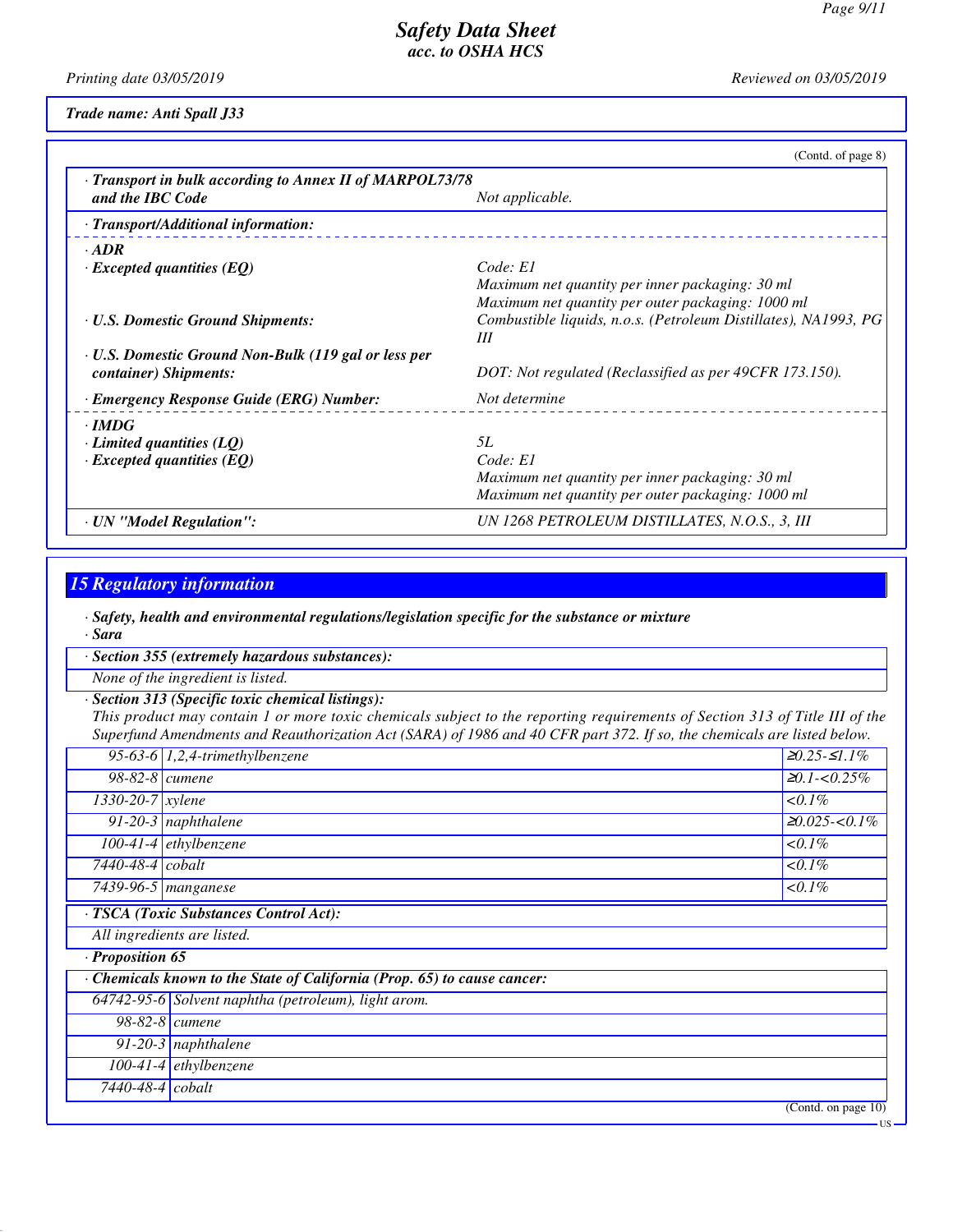(Contd. of page 9)

## *Safety Data Sheet acc. to OSHA HCS*

*Printing date 03/05/2019 Reviewed on 03/05/2019*

*Trade name: Anti Spall J33*

| · Chemicals known to cause reproductive toxicity for females: |
|---------------------------------------------------------------|
| None of the ingredients is listed.                            |
|                                                               |
| · Chemicals known to cause reproductive toxicity for males:   |
| None of the ingredients is listed.                            |
|                                                               |
| · Chemicals known to cause developmental toxicity:            |

*None of the ingredients is listed.*

*· Cancerogenity categories*

|                                                                    | · EPA (Environmental Protection Agency)            |            |  |  |
|--------------------------------------------------------------------|----------------------------------------------------|------------|--|--|
|                                                                    | 95-63-6 $1,2,4$ -trimethylbenzene                  | II         |  |  |
| $98-82-8$ cumene                                                   |                                                    | $D,$ $CBD$ |  |  |
| $1330-20-7$ xylene                                                 |                                                    |            |  |  |
|                                                                    | 91-20-3 naphthalene                                | $C,$ $CBD$ |  |  |
|                                                                    | $100-41-4$ ethylbenzene                            | D          |  |  |
|                                                                    | $\overline{7439-96}$ -5   manganese                | D          |  |  |
|                                                                    | · TLV (Threshold Limit Value established by ACGIH) |            |  |  |
| $1330-20-7$ xylene                                                 |                                                    | A4         |  |  |
|                                                                    | $\overline{91-20-3}$ naphthalene                   | A4         |  |  |
|                                                                    | $100-41-4$ ethylbenzene                            | A3         |  |  |
| $\overline{7440}$ -48-4 $\vert \textit{cobalt} \vert$              |                                                    | A3         |  |  |
|                                                                    | · MAK (German Maximum Workplace Concentration)     |            |  |  |
|                                                                    | 91-20-3 naphthalene                                | 2          |  |  |
|                                                                    | $100-41-4$ ethylbenzene                            | 3A         |  |  |
| 7440-48-4 cobalt                                                   |                                                    | 2          |  |  |
| · NIOSH-Ca (National Institute for Occupational Safety and Health) |                                                    |            |  |  |

*None of the ingredients is listed.*

*· GHS label elements The product is classified and labeled according to the Globally Harmonized System (GHS). · Hazard pictograms*



*· Signal word Danger*

*· Hazard-determining components of labeling: Stoddard solvent Naphtha (petroleum), hydrodesulfurized heavy Distillates (petroleum), hydrotreated light*

*Solvent naphtha (petroleum), light arom.*

*· Hazard statements Flammable liquid and vapor. Causes skin and eye irritation. May cause cancer. Causes damage to the central nervous system through prolonged or repeated exposure. May be fatal if swallowed and enters airways. Harmful to aquatic life with long lasting effects.*

(Contd. on page 11)

US